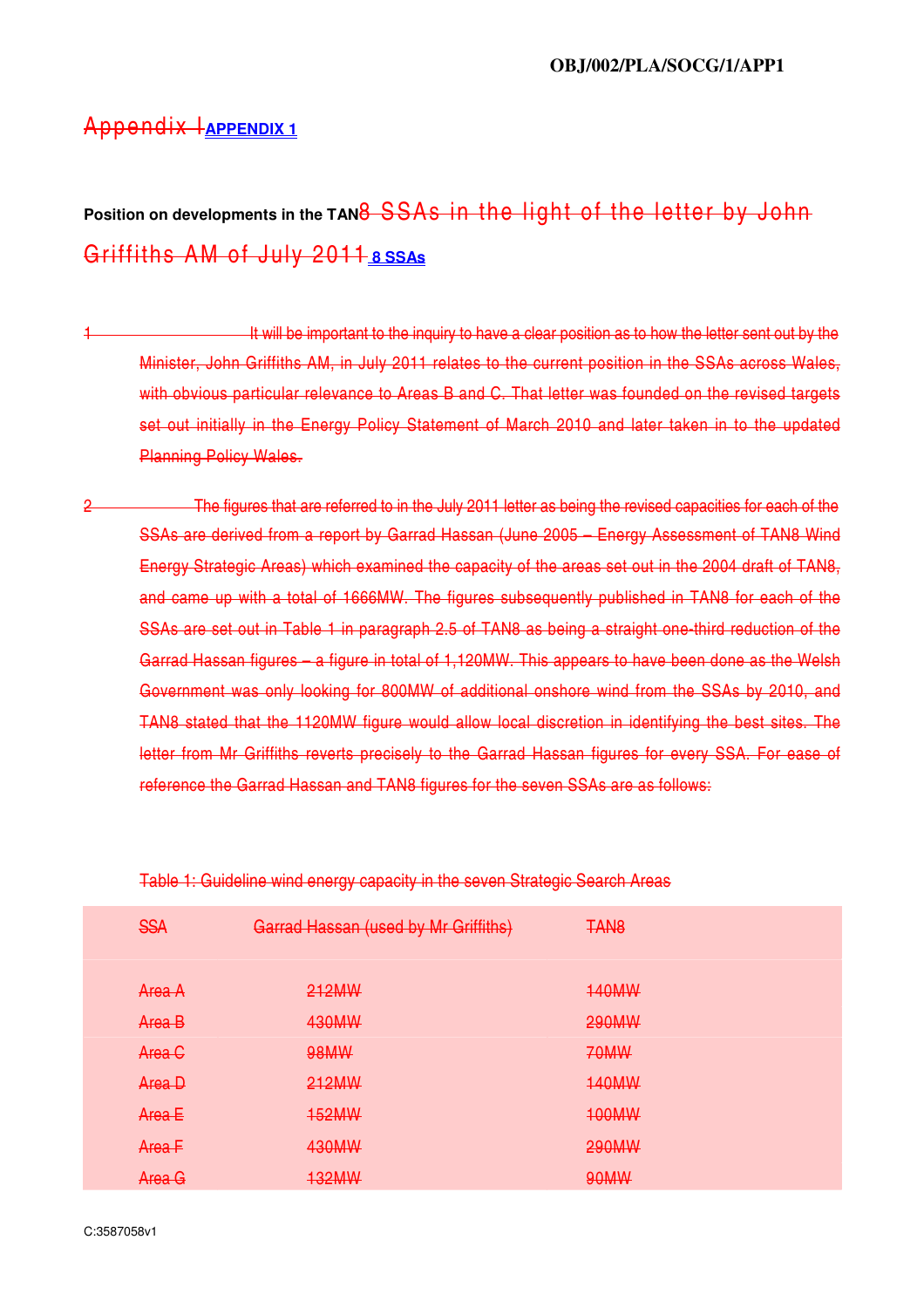- It should be noted that the figures prepared by Garrad Hassan were specifically only for the broad capacity of each of the areas defined in what became the published TAN8 SSA and did not include any assessment of the possible resource within the 5km buffer zones around each SSA boundary, which were intended to provide opportunities for refinement of the SSA boundary by more detailed studies. This has implications in the case of Area B in the case of Carno, but more critically in the case of Area C for the way in which the current Llandinam wind farm may be is treated.
- The current position in each of the SSAs has been assessed using a wide range of published data and information that has been prepared for a series of recent wind farm inquiries taking into account the Brechfa West and Mynydd y Gwair decisions which have recently been issued. The Inspector may wish to be informed about the position in respect of the other SSAs if the DECC approach is to see how a shortfall in some of the SSAs may need to be made up in others in order to reach the overall figure of 1,666MW promulgated in PPWales by the target dates set down.
- 5 For each of the SSAs the installed capacity of the schemes that were consented prior to TAN8 and post-TAN8 has been calculated, as these together provide a figure for each SSA for the purposes of the PPWales figure and Griffiths totals for each SSA. The results are displayed in Table 2. Schemes that straddle the TAN 8 SSA boundaries have been included, but sites that lie entirely outside an SSA as defined in TAN8 have been excluded. Thus Carno (Area B) and Mynydd y Betws (Area E) have been included but Ferndale, Mynydd Portref and Taff Ely which lie beyond the boundaries of Area F have been excluded (these latter three schemes total 24.8MW). The complication in respect of the current Llandinam wind farm, which has already been highlighted by the Inspector in the letter from PINS dated 10 April, is that it clearly lies outside the TAN8 boundary for Area C but as amended it largely falls within the latest version of the refined boundary for Area C in the April 2008 report by ARUP (Local Refinement of TAN8 Strategic Search Areas B and C – Review Exercise). Since the Griffiths letter refers to the SSAs as set out in TAN8 of 2005, and not to refinement exercises carried out, and the Garrad Hassan study on which Griffiths relies also refers only to the SSA boundaries from 2005, it is logical to make the initial assessment of commitments in each SSA against the 2005 boundaries. It will then be a matter for evidence at the hearing session from the relevant parties for the Area C proposals to make their own submission as to the implications this has for the target figures for that SSA.
- The detailed data in table 2 are summarised in table 3 at the end of this paper. Table 2: wind energy capacity in the seven SSAs, consented before and after the publication of TAN8 in 2005

Area A Consented prior to TAN8 Tir Mostyn 21.3MW Total 21.3MW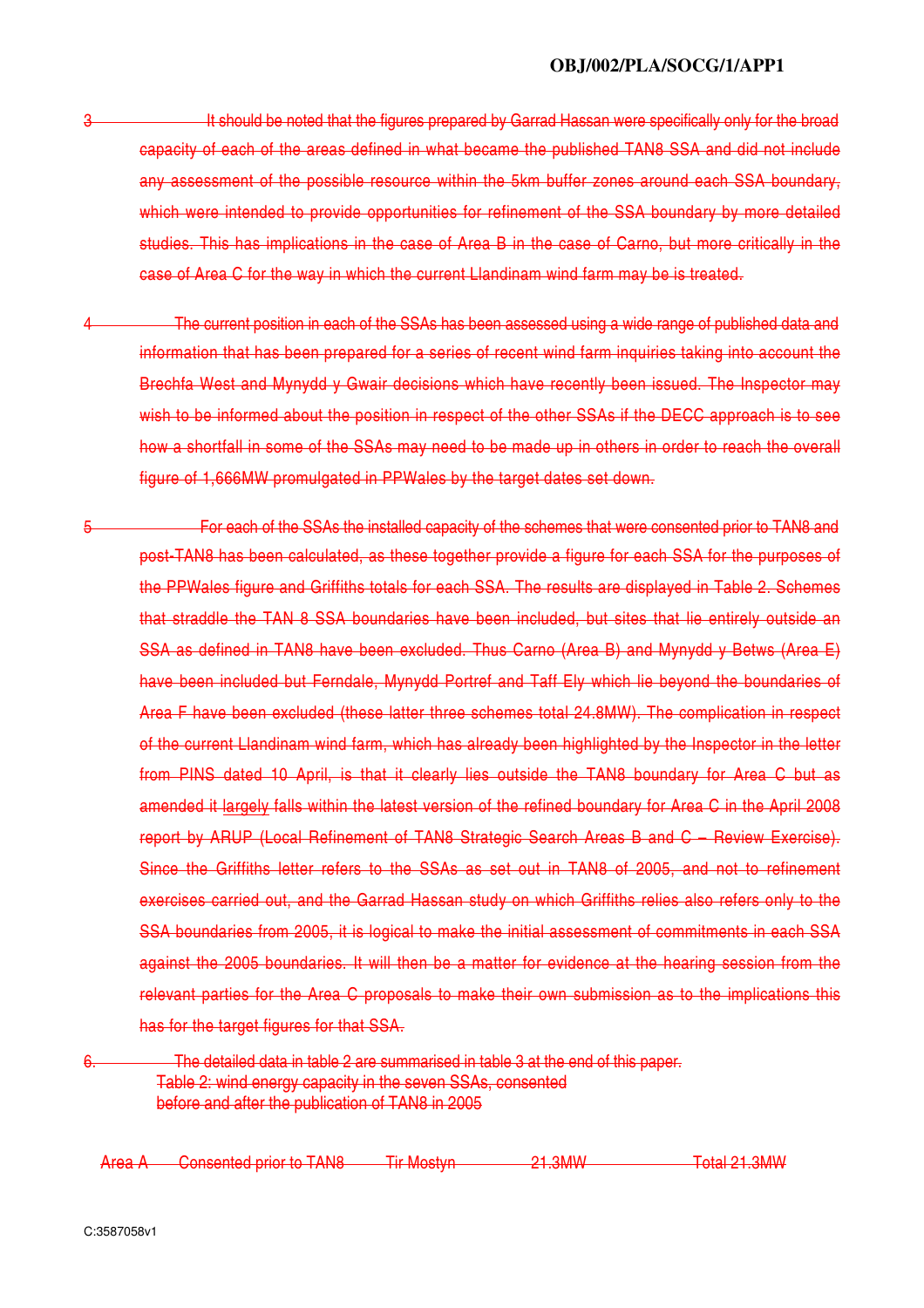### **OBJ/002/PLA/SOCG/1/APP1**

|        | Consented post-TAN8                                                                                       | Wern Ddu                | 9.2MW                  |               |
|--------|-----------------------------------------------------------------------------------------------------------|-------------------------|------------------------|---------------|
|        |                                                                                                           | <b>Llyn Brenig</b>      | 40MW                   |               |
|        |                                                                                                           | Derwydd Bach 23MW       |                        |               |
|        |                                                                                                           | Nant Bach               | 27.5MW                 | Total 99.7MW  |
|        |                                                                                                           |                         | Overall Area A         | 121MW         |
|        |                                                                                                           |                         | Griffiths figure 212MW |               |
| Area B | <b>Consented prior to TAN8</b>                                                                            | Carno A                 | $-33.6$ MW             |               |
|        |                                                                                                           | Mynydd y Cemmaes 15.3MW |                        |               |
|        |                                                                                                           | Mynydd Clogau 14.5MW    |                        | Total 63.4MW  |
|        | <b>Consented post-TAN8</b>                                                                                | Carno B 15.6MW          |                        |               |
|        |                                                                                                           | Tir Gwynt               | 27.7MW                 | Total 43.3MW  |
|        |                                                                                                           |                         | Overall Area B 106.7MW |               |
|        |                                                                                                           |                         | Griffiths figure       | 430MW         |
| Area C | <b>Consented prior to TAN8</b>                                                                            |                         | None*                  |               |
|        | Consented post-TAN8                                                                                       |                         | None                   | Total: 0 MW   |
|        |                                                                                                           |                         | Overall Area C         | 0 M W         |
|        |                                                                                                           |                         | Griffiths figure       | <b>98MW</b>   |
| Area D | *This excludes Llandinam (30.9MW) for the reasons sets out above<br>Consented prior to TAN8 Mynydd Gorddu |                         | 10.2MW                 | Total 10.2MW  |
|        | <b>Consented post-TAN8</b>                                                                                |                         | None                   | Total: 0 MW   |
|        |                                                                                                           |                         |                        |               |
|        |                                                                                                           |                         | Overall Area D         | $-10.2$ MW    |
|        | Table 2 (continued):                                                                                      |                         | Griffiths figure       | 211MW         |
| Area E | Consented prior to TAN8                                                                                   |                         | <b>None</b>            | Total: 0 MW   |
|        | <b>Consented post-TAN8</b>                                                                                | Mynydd y Betws 34.5MW   |                        |               |
|        |                                                                                                           | Maesgwyn                | 26MW                   |               |
|        |                                                                                                           | Mynydd y Gwair          | 48MW                   | Total 108.5MW |
|        |                                                                                                           |                         | <b>Overall Area E</b>  | 108.5MW       |
|        |                                                                                                           |                         | Griffiths figure       | 152MW         |
| Area F | <b>Consented prior to TAN8</b>                                                                            | <b>Ffynnon Oer</b>      | 32MW                   | Total 32MW    |
|        | Consented post-TAN8                                                                                       | <b>Mynydd Bwlffa</b>    | 22.5MW                 |               |
|        |                                                                                                           |                         |                        |               |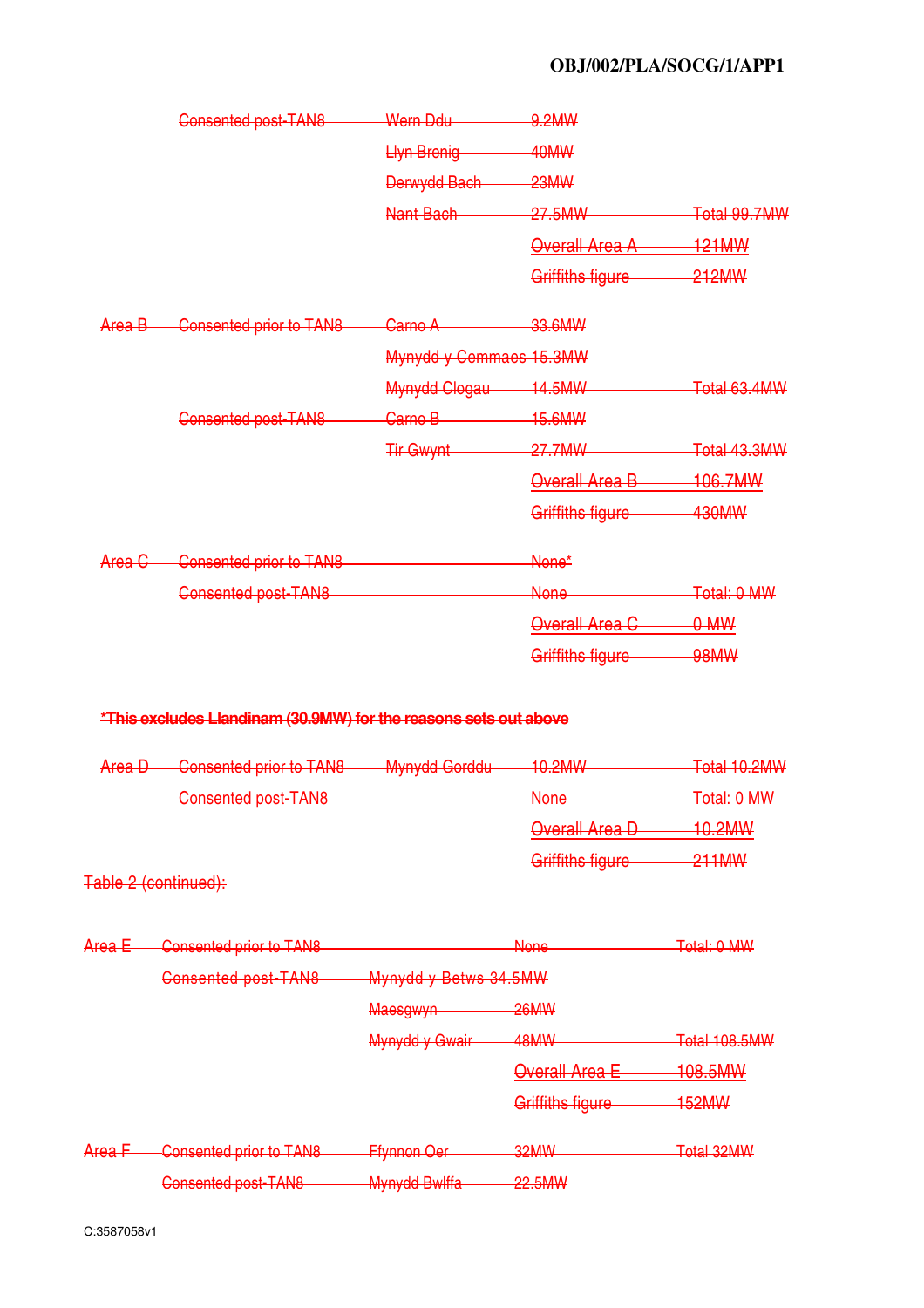#### **OBJ/002/PLA/SOCG/1/APP1**

| Pant y Wal         | 25MW                                          |                                       |
|--------------------|-----------------------------------------------|---------------------------------------|
| <b>Fforch Nest</b> | 27.5MW                                        |                                       |
| <b>Maerdy</b>      | $24$ MM $\mu$<br><del>= 117177</del>          |                                       |
| Pen y Cymoedd      | $250$ $R$ $M$ $\lambda$<br><del>zju.unn</del> | Total 359.7MW                         |
|                    | <b>Overall Area F</b>                         | <u>221 7MM</u><br><del>oo i./ww</del> |
|                    | $C$ riffithe figuro<br><del>ammus nuurc</del> | 120MM<br><del>tuulvivv</del>          |

**\* With 3.3 MW turbines. The Section 36 Electricity Act consent refers to 299MW which is the maximum set out in the application before a number of turbines were deleted at the request of the Councils. The figure of 250.8MW relates to the 76 remaining turbines at the 3.3MW rated capacity it is understood that the applicants intend to use.**

| $\Delta$ roo G<br>$n$ or $\alpha$ | Consented prior to TANR<br><del>טוווירו טווט ווסטווטט</del>                                                               |                     | <b>None</b><br>गणगण              | Total: O MM/<br><b>EVIDENT VEHICLE</b>           |
|-----------------------------------|---------------------------------------------------------------------------------------------------------------------------|---------------------|----------------------------------|--------------------------------------------------|
|                                   | Consented post-TAN8                                                                                                       | <b>Blaengwen</b>    | 23MW                             |                                                  |
|                                   |                                                                                                                           | <b>Rrachfa Wast</b> | <b>RANAN</b><br><b>Committee</b> | Total: 107MM<br><del>rolai. To<i>r</i>ivin</del> |
|                                   |                                                                                                                           |                     | Overall Area G                   | <u>107MM</u><br><del>iu imv</del>                |
|                                   |                                                                                                                           |                     | Griffiths figure                 | <b>HINOCP</b><br><b>TULIVIYY</b>                 |
|                                   | Table 3: summary of wind energy capacity in the seven SSAs,<br>consented before and after the publication of TAN8 in 2005 |                     |                                  |                                                  |

In the light of the Statements submitted for the Opening Session, a schedule will be prepared identifying the operational, consented and 'in planning' wind farm projects within the 7 no. strategic search areas set against the indicative capacity figures and the Garrad Hassan figures referred to in TAN 8.

| Area | Pre TAN <sub>8</sub> | Post TAN8   | <b>Total</b> | Griffiths figure |
|------|----------------------|-------------|--------------|------------------|
| A    | 21.3MW               | 99.7MW      | <b>121MW</b> | 212MW            |
| B    | 63.4MW               | 36.3MW      | 106.7MW      | 430MW            |
| €    | <b>None</b>          | <b>None</b> | <b>None</b>  | <b>98MW</b>      |
| Ð    | 10.2MW               | <b>None</b> | 10.2MW       | 212MW            |
| Ε    | <b>None</b>          | 108.5MW     | 108.5MW      | <b>152MW</b>     |